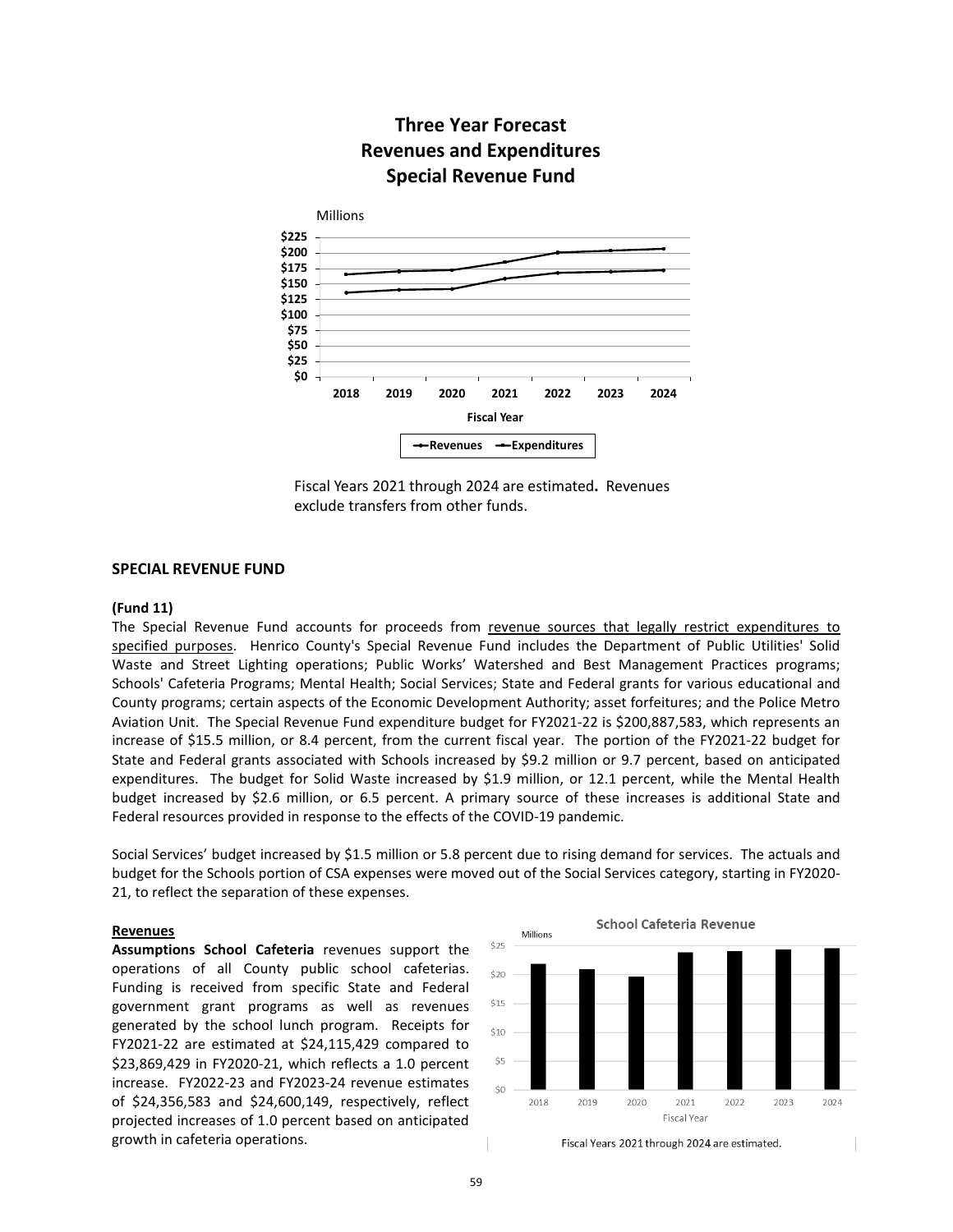**State, Federal and Other Grants** revenue funds various programs, principally those related to Education, the Capital Region Workforce Partnership (CRWP), the Community Corrections Services Program (CCP), the Community Development Block Grant (CDBG), and the Virginia Juvenile Community Crime Control Act (VJCCCA). Grant funding for FY2021-22 totals \$85,396,151.

In the event additional grant funding is received during the fiscal year, the County will recognize the revenue only after official notification has been received from the State or Federal government. The forecasts for FY2022-23 and FY2023-24 each reflect annual increases in revenues of 1.0 percent.

**Solid Waste** revenues support the operation and maintenance of the County's solid waste disposal services. A portion of the funding is user charges from customers who receive County refuse removal service. Revenue is also collected from landfill user fees paid by commercial trash hauling companies and County residents. The cost of providing curbside recycling, bagged leaf collection, neighborhood cleanup, and bulky waste services throughout the County will be funded by a General Fund subsidy to the Solid Waste Fund. The General Fund subsidy, which was reduced from \$3,371,409 in the FY2019- 20 approved budget to \$1,278,457 in the FY2020-21 approved budget, will have the full amount of General Fund support restored to \$3,371,409 in the FY2021-22 budget. The decrease had been part of







Fiscal years 2021-2024 are estimated. Revenues do not include transfers from other funds.

the County's effort to balance the FY2020-21 budget in response to the COVID-19 pandemic. The General Fund transfer is projected to remain flat FY2022-23 and FY2023-24.

**Street Lighting** revenues fund the operation and maintenance of the street lighting districts throughout the County. Funding is provided by a specific annual surcharge levied on each property within a streetlight district. Street lighting revenue estimates throughout the forecast period support operating costs of existing streetlights.

**Mental Health** revenues are restricted to providing community based mental health, developmental, and substance abuse services to the residents of Henrico, Charles City, and New Kent counties. Budgeted revenues for Mental Health total \$24,930,572 for FY2021-22. State and federal revenues are projected to be \$11,704,679 and the estimate for fee revenues is \$12,967,553. Mental Health grant reserve funding of \$800,000, and \$184,000 of contract revenues from Sheltered Employment, are also anticipated. Additionally, Henrico is budgeted to receive a total of \$258,340 of fee revenues from Charles City and New Kent counties. A 1.0 percent increase in Mental Health revenues is projected for both FY2022-23 and FY2023-24. The forecast is based on modest anticipated increases in State and Federal grant funding. MH/DS/SA receives funding through State and Federal Aid programs including the Reinvestment Program, Community Care Funds from the State, and the Part C Grant program.

**The Police Metro Aviation Unit** is a regional multi-jurisdictional effort that includes the City of Richmond, along with Chesterfield and Henrico counties. It is projected that each locality will contribute \$127,334 in FY2021-22, FY2022-23, and FY2023-24. It is anticipated that the State Supreme Court will reimburse the Metro Aviation Unit \$100,000 for costs incurred to extradite prisoners in each year of the forecast period.

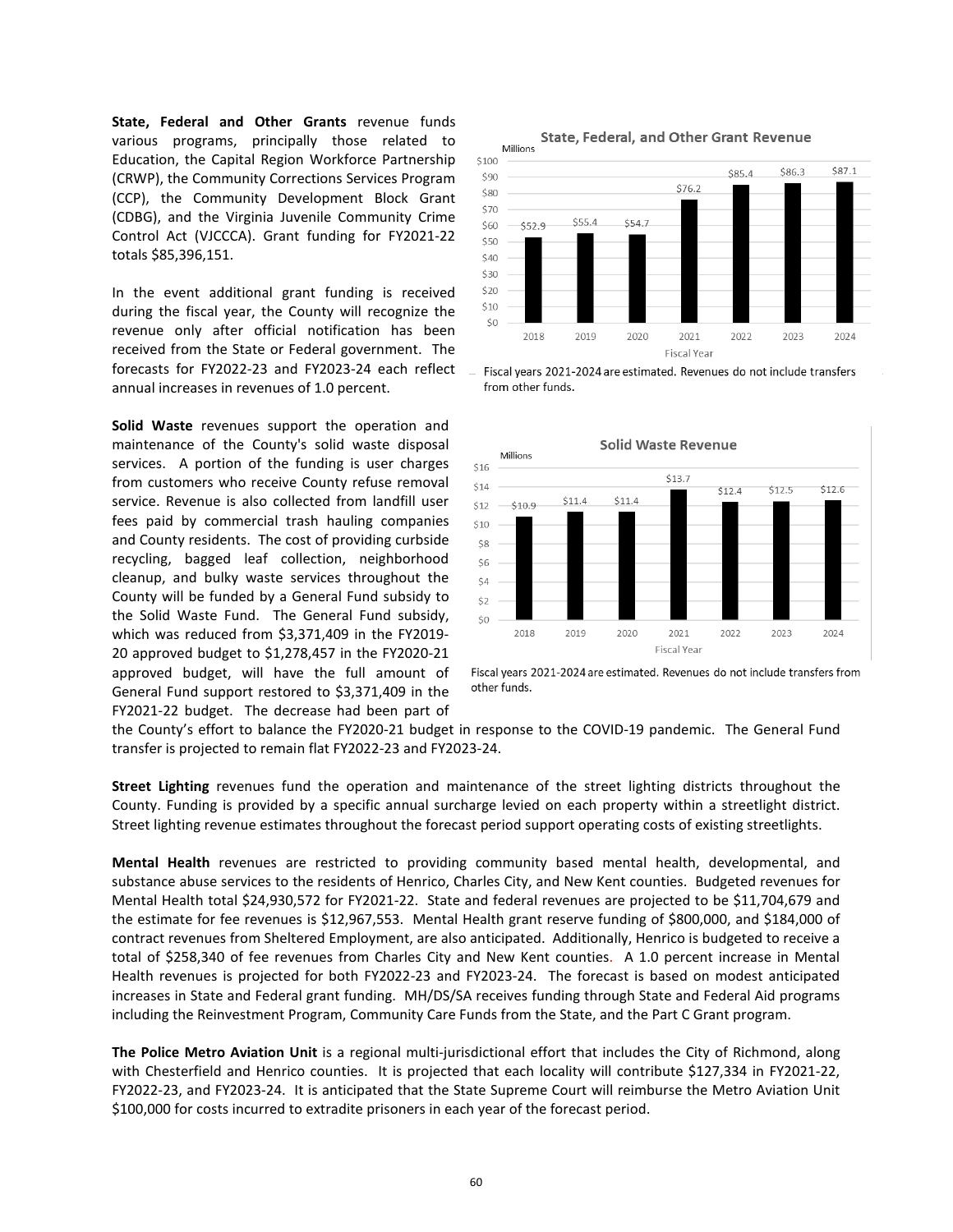**Social Services** revenues support an array of community services. Among them are supplemental nutrition, assistance for needy families, medical assistance, protective services, and assistance with foster care and adoption. Additionally, the social service portion of the Children's Services Act (CSA) is funded within this department. The Social Services revenues for FY2021-22 total \$27,637,371, of which \$3,762,628 is directed toward CSA and the remaining \$23,874,743 support all other Social Services efforts. A 3.0 percent increase in revenues is projected for both FY2022-23 and FY2023-24, based on anticipated increases in State and Federal funding.



**Best Management Practice** devices are basins for treating storm water to improve water quality. The Department of Public Works is responsible for the long-term maintenance of Best Management Practice (BMP) devices in single family residential subdivisions within Henrico County. The BMP maintenance fee of \$100 per lot is paid by developers at the time subdivisions are recorded. **The Watershed Management Program** provides alternatives to construction of BMPs in certain areas and will reduce the number of BMPs constructed in the future. The fee for the environmental fund is \$8,000 per pound of pollutant removal required and is paid by developers prior to POD approval and subdivision recordation.

**(To) From General Fund** represents local revenues, received by the General Fund and transferred to the Special Revenue Fund. Several State and Federal programs require a commitment of local funds before the locality is eligible to receive grant funds.

In FY2021-22, the transfer of \$31,274,474 includes the County's contributions in support of the Community Corrections Programs, the Capital Region Workforce Partnership (CRWP), the Special Drug Prosecutor, the Virginia Juvenile Community Crime Control Act (VJCCCA), the State Victim/Witness Program, and the Special Revenue Fund Reserve. The sum of these transfers is \$1,908,821. The remaining transfers are distributed as follows: \$127,332 for Henrico County's portion of the regional Police Metro Aviation Unit; \$3,371,409 in support of Solid Waste programs; \$7,743,723 in local support of Social Services, which includes funding for the CSA; and \$18,123,189 for Mental Health. The total transfer from the General Fund is projected to increase to \$32,208,888 in FY2022-23 and \$31,710,155 in FY2023-24.

**(To) From Solid Waste Fund Balance** is a reserve, which has accumulated over time from the Solid Waste operations to fund expansion and closure projects related to County owned landfills. It is the County's practice to ensure Solid Waste charges are sufficient to cover operating expenditures. Occasionally, operational costs exceed revenues and a use of reserves is required. The budget for FY2021-22 anticipates the use of \$1,574,071 from the Solid Waste Fund balance. The forecast for FY2022-23 and FY2023-24 projects further reductions to the fund balance.

**(To) From Street Light Fund Balance** is a reserve, accumulated from the operation of the six sanitary districts that have been established for streetlights. There was an addition to this fund balance in FY2019-20 and there is no planned use of the fund balance during the forecast period.

## **Expenditures**

### **Assumptions**

The development of the FY2021-22 Special Revenue Fund budget assumes recurring revenues will support recurring expenditures in future years. Special Revenue Fund resources and requirements for FY2022-23 and FY2023-24 are expected to grow at an average rate of 1.0 percent in FY2022-23 and 1.5 percent in FY2023-24. The modest growth rate in grant related revenue is predicated on the basis that the potential for renewed Federal and State budgetary constraints may limit substantial increases in grant funding.